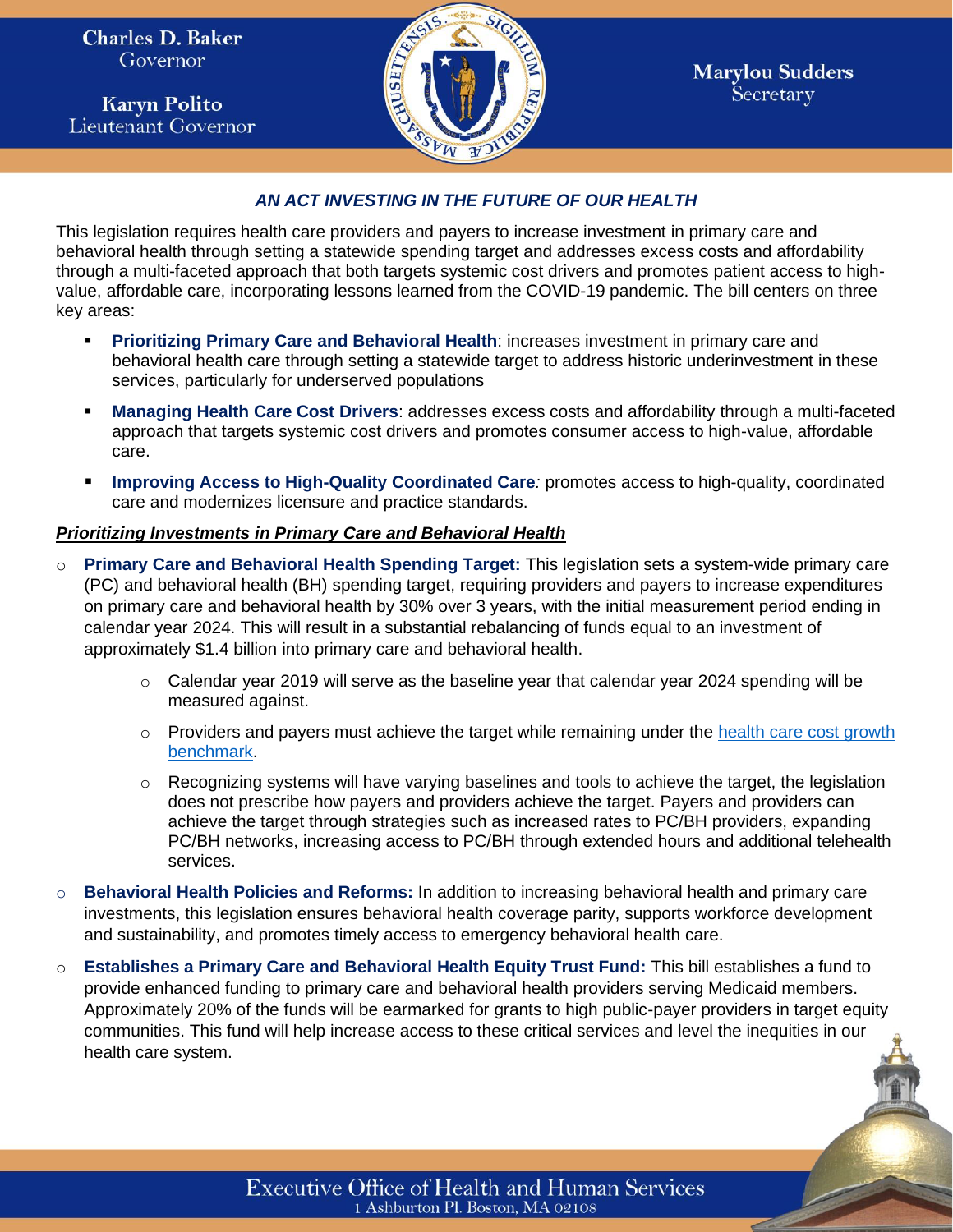## *Managing Health Care Cost Drivers*

- o **Surprise billing protections for certain Out of Network (OON) services:** This bill establishes a default payment rate of reimbursement that carriers must pay to out-of-network providers for unforeseen OON services, effectively removing the patient from the payment dispute. The proposed default rate is consistent with [EOHHS' 2021 Out-Of-Network Recommended Rate Report](https://www.mass.gov/doc/report-to-the-massachusetts-legislature-out-of-network-rate-recommendations/download) and the "Qualifying Payment Amount" in the federal *No Surprises Act*.
- o **Limits on facility fees:** To address the high cost of facility fees on both consumers and the system at large, this proposal establishes site-specific and service-specific limits on facility fees charged by hospitals.
- o **Increased accountability for drug manufacturers:** To address year-over-year increases in pharmacy cost and spending growth, this proposal will: 1) hold high-cost drug manufacturers accountable through a framework to that currently used for payers and providers that exceed the cost growth benchmark; 2) impose penalties on excessive drug price increases; and 3) establish new oversight authority for pharmacy benefit managers (PBMs).
- o **Merged Market Reforms:** To ensure individuals and small business owners have access to more affordable insurance coverage options for their businesses and employees, this legislation
	- $\circ$  Removes the requirement that small groups of 1-5 employees purchase through intermediaries to ensure these groups have access to all health plan products offered in the merged market.
	- $\circ$  Establishes a 3-year pilot program to allow group purchasing cooperatives to be treated as large employers for the purposes of offering health insurance outside of the merged market. The pilot will allow for an evaluation of the cooperatives' experience and how their premiums compare to merged market premiums.
	- o Implements small group rate review reforms.
	- $\circ$  Implements recommendations from the Merged Market Advisory Council Report to promote adoption and access to high-value, lower-cost health plans.

## *Improve Access to High-Quality Coordinated Care*

- o **Scope of Practice and licensure standards:** Improvements to scope of practice standards and other licensure requirements will strengthen the health care workforce and expand capacity to ensure access to high-quality coordinated care through measures such as:
	- o Providing flexibility for greater collaboration for physician assistants allowing physician assistants to work collaboratively with a clinical team including one or more supervising physicians.
	- o Removing barriers to licensure for dentists.
	- o Establishing a mid-level licensed dental professional, referred to as dental therapists.
	- $\circ$  Expanding scope of practices to podiatrists, permitting them to threat the lower leg in addition to the foot.
- o **Multistate licensure compact:** This legislation authorizes Massachusetts entry into the Interstate Medical Licensure Compact (ICLM). The ICLM is an agreement among participating U.S. states to work together to significantly streamline the licensing process for physicians who want to practice in multiple states. It offers a voluntary, expedited pathway to licensure for physicians who qualify.
- o **Health Care workforce:** This bill directs the Center for Health Information Analysis (CHIA) to conduct a study of the health care workforce in the Commonwealth, including how it is changing over time, the supply of and demand for workers, demographic characteristics of the workforce including race, ethnicity, language, and age, geographic variations, job satisfaction, retention, and turnover, and other issues affecting the Commonwealth's healthcare workforce.